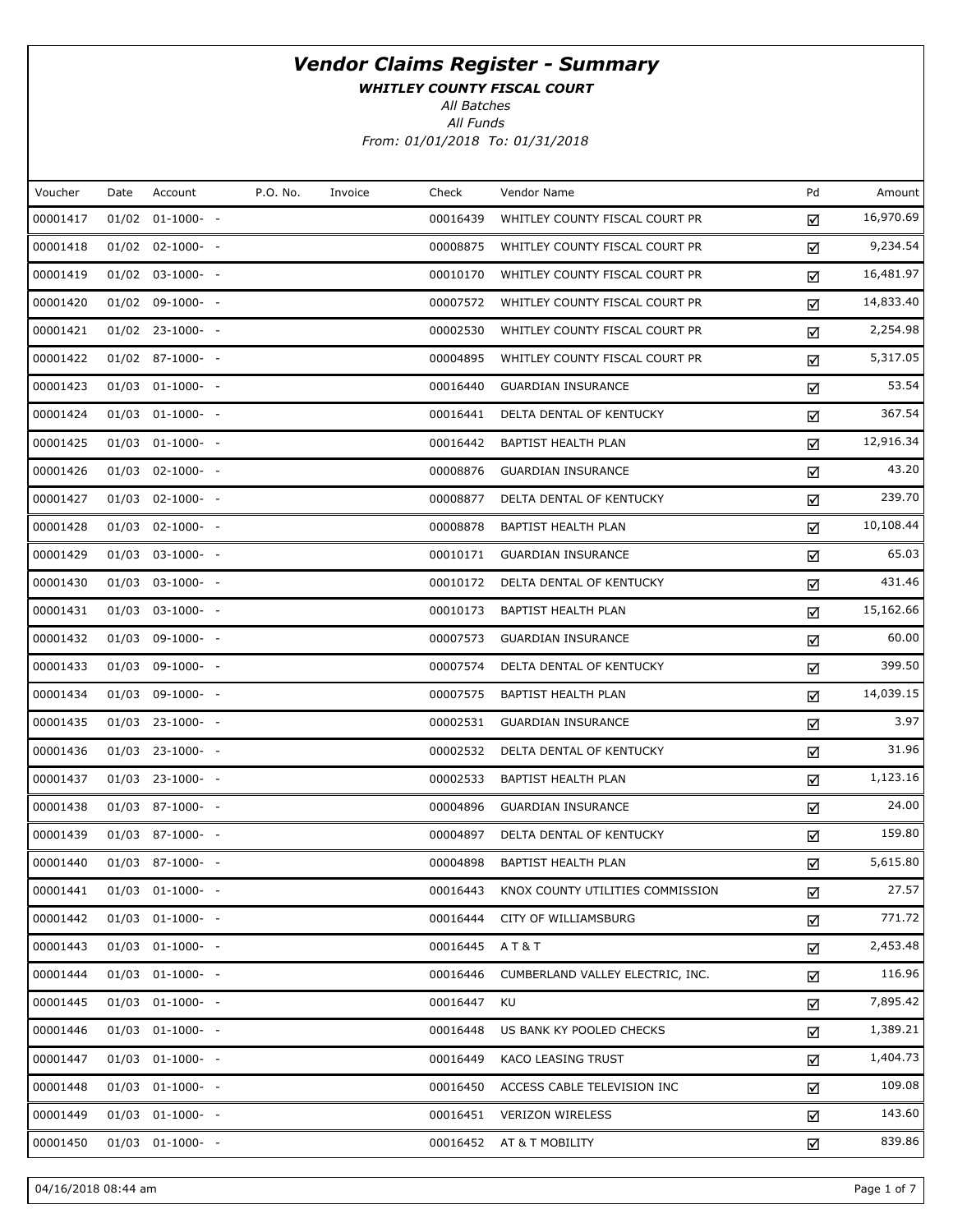WHITLEY COUNTY FISCAL COURT

All Batches

All Funds From: 01/01/2018 To: 01/31/2018

| Voucher  | Date  | Account               | P.O. No. | Invoice | Check    | Vendor Name                            | Pd | Amount    |
|----------|-------|-----------------------|----------|---------|----------|----------------------------------------|----|-----------|
| 00001451 | 01/03 | $02 - 1000 - -$       |          |         | 00008879 | CUMBERLAND FALLS WATER DIST            | ☑  | 24.82     |
| 00001452 |       | $01/03$ 02-1000- -    |          |         | 00008880 | ACCESS CABLE TELEVISION INC            | ☑  | 78.67     |
| 00001453 |       | $01/03$ 02-1000- -    |          |         | 00008881 | CUMBERLAND VALLEY ELECTRIC, INC.       | ☑  | 504.86    |
| 00001454 |       | $01/03$ 03-1000- -    |          |         | 00010174 | WHITLEY COUNTY WATER DISTRICT          | ☑  | 22.68     |
| 00001455 |       | $01/03$ 03-1000- -    |          |         | 00010175 | A T & T                                | ☑  | 180.53    |
| 00001456 |       | $01/03$ 03-1000- -    |          |         | 00010176 | KU                                     | ☑  | 4,363.84  |
| 00001457 |       | $01/03$ 03-1000- -    |          |         | 00010177 | WHITLEY COUNTY FISCAL COURT PR         | ☑  | 57.54     |
| 00001458 |       | $01/03$ 03-1000- -    |          |         | 00010178 | KELLWELL FOOD MANAGEMENT               | ☑  | 30,618.20 |
| 00001459 |       | $01/03$ 09-1000- -    |          |         | 00007576 | CUMBERLAND VALLEY ELECTRIC, INC.       | ☑  | 752.24    |
| 00001460 |       | $01/03$ 09-1000- -    |          |         | 00007577 | CUMBERLAND FALLS WATER DIST            | ☑  | 394.46    |
| 00001461 |       | $01/03$ 09-1000- -    |          |         | 00007578 | CITY UTILITIES COMMISSION              | ☑  | 217.75    |
| 00001462 |       | $01/03$ 09-1000- -    |          |         | 00007579 | ACCESS CABLE TELEVISION INC            | ☑  | 203.98    |
| 00001463 |       | $01/03$ 09-1000- -    |          |         | 00007580 | <b>VERIZON WIRELESS</b>                | ☑  | 320.08    |
| 00001464 |       | $01/03$ 87-1000- -    |          |         | 00004899 | NI GOVERNMENT SERVICES, INC.           | ☑  | 73.73     |
| 00001465 |       | $01/03$ 87-1000- -    |          |         | 00004900 | KU                                     | ☑  | 72.63     |
| 00001466 |       | $01/03$ 87-1000- -    |          |         | 00004901 | ACCESS CABLE TELEVISION INC            | ☑  | 203.98    |
| 00001467 |       | $01/03$ 87-1000- -    |          |         | 00004902 | AT&T                                   | ☑  | 3,799.13  |
| 00001468 |       | $01/03$ 02-1000- -    |          |         | 00008882 | WHAYNE SUPPLY COMPANY                  | ☑  | 1,842.39  |
| 00001469 |       | $01/08$ $01-1000-$ -  |          |         | 00016453 | TIME WARNER CABLE                      | ☑  | 379.98    |
| 00001470 |       | $01/08$ 01-1000- -    |          |         | 00016454 | 2 GETON NET, INC.                      | ☑  | 149.98    |
| 00001471 |       | $01/08$ 09-1000- -    |          |         | 00007581 | TIME WARNER CABLE                      | ☑  | 283.94    |
| 00001472 |       | $01/08$ 87-1000- -    |          |         | 00004903 | <b>AT&amp;T</b>                        | ☑  | 283.84    |
| 00001473 |       | $01/09$ $01-1000-$ -  |          |         | 00016456 | WHITLEY COUNTY FISCAL COURT PR         | ☑  | 23,659.47 |
| 00001474 |       | $01/09$ 02-1000- -    |          |         | 00008883 | WHITLEY COUNTY FISCAL COURT PR         | ☑  | 26,132.47 |
| 00001475 |       | $01/09$ 03-1000- -    |          |         | 00010179 | WHITLEY COUNTY FISCAL COURT PR         | ☑  | 44,948.60 |
| 00001476 | 01/09 | $09-1000- -$          |          |         | 00007582 | WHITLEY COUNTY FISCAL COURT PR         | ☑  | 40,225.91 |
| 00001477 |       | $01/09$ 23-1000- -    |          |         | 00002534 | WHITLEY COUNTY FISCAL COURT PR         | ☑  | 3,181.34  |
| 00001478 | 01/09 | 87-1000- -            |          |         | 00004904 | WHITLEY COUNTY FISCAL COURT PR         | ☑  | 16,185.63 |
| 00001479 |       | $01/10$ $03-1000$ - - |          |         | 00010180 | CITY OF WILLIAMSBURG                   | ☑  | 7,650.46  |
| 00001480 |       | $01/12$ $01-1000-$ -  |          |         | 00016457 | DELTA NATURAL GAS CO., INC.            | ☑  | 534.71    |
| 00001481 |       | $01/12$ $01-1000-$ -  |          |         | 00016458 | <b>DAV</b>                             | ☑  | 400.30    |
| 00001482 |       | $01/12$ $02-1000-$ -  |          |         | 00008884 | DELTA NATURAL GAS CO., INC.            | ☑  | 476.92    |
| 00001483 |       | $01/12$ 03-1000- -    |          |         | 00010181 | DELTA NATURAL GAS CO., INC.            | ☑  | 2,289.68  |
| 00001484 |       | $01/18$ $01-1000-$ -  |          |         | 00016459 | BILL BERRY'S AUTOBODY COLLISION CENTER | ☑  | 6,800.98  |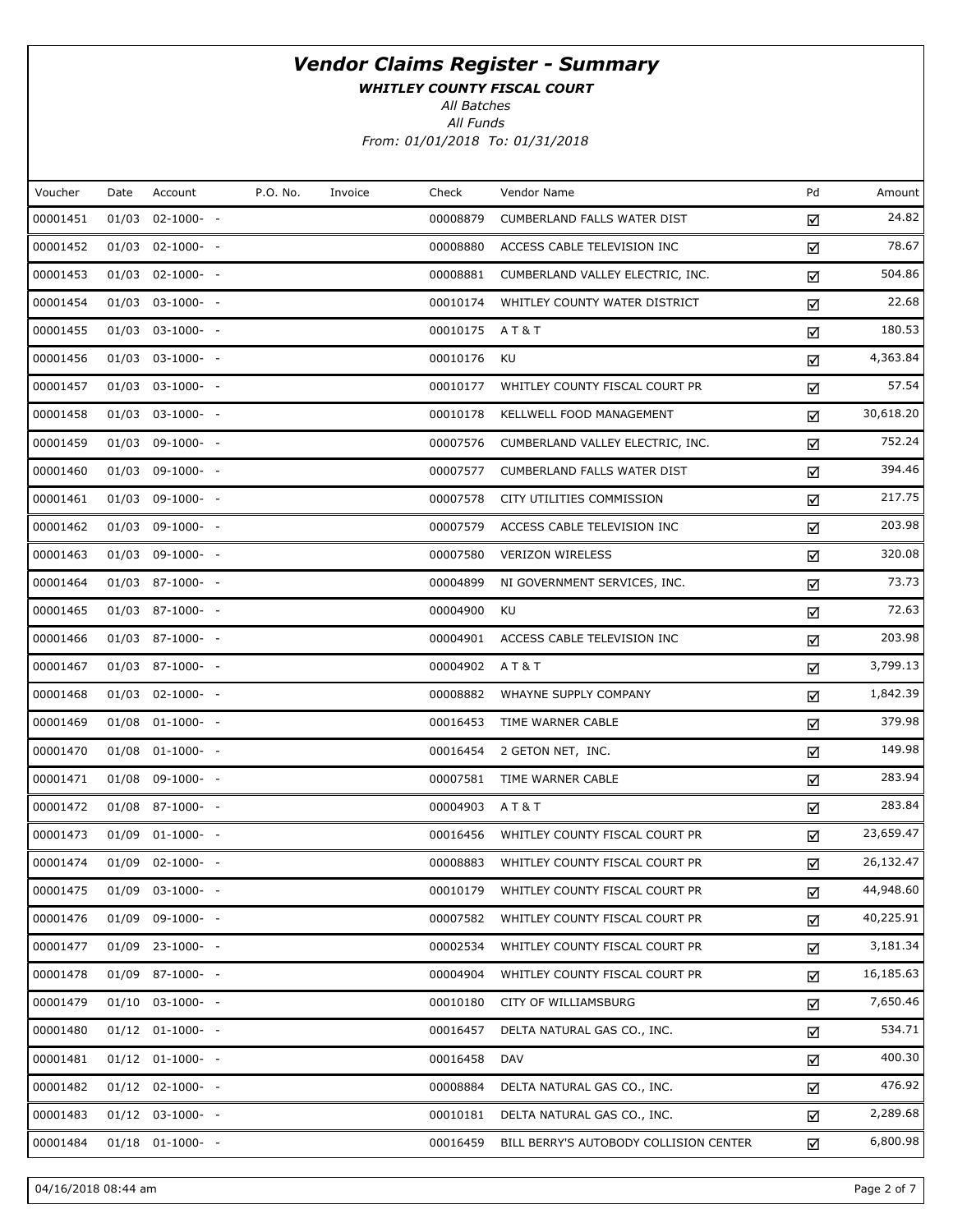WHITLEY COUNTY FISCAL COURT

All Batches

All Funds

From: 01/01/2018 To: 01/31/2018

| Voucher  | Date | Account              | P.O. No. | Invoice | Check    | Vendor Name                                   | Pd | Amount    |
|----------|------|----------------------|----------|---------|----------|-----------------------------------------------|----|-----------|
| 00001485 |      | $01/18$ $01-1000-$ - |          |         | 00016460 | BISSELL'S, INC.                               | ☑  | 656.86    |
| 00001486 |      | $01/18$ $01-1000-$ - |          |         | 00016461 | BLUEGRASS/ KESCO INCORPORATED                 | ☑  | 180.00    |
| 00001487 |      | $01/18$ $01-1000-$ - |          |         | 00016462 | CITY OF WILLIAMSBURG                          | ☑  | 354.00    |
| 00001488 |      | $01/18$ $01-1000-$ - |          |         | 00016463 | COLAN HARRELL, SHERIFF                        | ☑  | 1,091.68  |
| 00001489 |      | $01/18$ $01-1000-$   |          |         | 00016464 | <b>COMPUTER CLINC</b>                         | ☑  | 350.00    |
| 00001490 |      | $01/18$ $01-1000-$ - |          |         | 00016465 | <b>CREEKSIDE TECHNOLOGIES</b>                 | ☑  | 690.00    |
| 00001491 |      | $01/18$ $01-1000-$ - |          |         | 00016466 | <b>DAV</b>                                    | ☑  | 650.00    |
| 00001492 |      | $01/18$ $01-1000-$ - |          |         | 00016467 | DONNA ROSE COMPANY, INC.                      | ☑  | 853.00    |
| 00001493 |      | $01/18$ $01-1000-$ - |          |         | 00016468 | DRIVES AND CONVEYORS                          | ☑  | 40.00     |
| 00001494 |      | $01/18$ $01-1000-$ - |          |         | 00016469 | ELLISON'S SANITARY SUPPLY CO., INC.           | ☑  | 1,387.88  |
| 00001495 |      | $01/18$ $01-1000-$ - |          |         | 00016470 | EMCON HOME GUARD, INC.                        | ☑  | 670.00    |
| 00001496 |      | $01/18$ $01-1000-$ - |          |         | 00016471 | <b>EZ COUNTRY</b>                             | ☑  | 620.00    |
| 00001497 |      | $01/18$ $01-1000-$ - |          |         | 00016472 | FISCALSOFT CORPORATION                        | ☑  | 3,900.00  |
| 00001498 |      | $01/18$ $01-1000-$ - |          |         | 00016473 | <b>FLEETONE</b>                               | ☑  | 526.66    |
| 00001499 |      | $01/18$ $01-1000-$ - |          |         | 00016474 | <b>GRIFFIN GATE MARRIOTT RESORT &amp; SPA</b> | ☑  | 1,380.40  |
| 00001500 |      | $01/18$ $01-1000-$ - |          |         | 00016475 | HIGHBRIDGE SPRING WATER CO, INC.              | ☑  | 36.30     |
| 00001501 |      | $01/18$ $01-1000-$   |          |         | 00016476 | HOMETOWN IGA #57                              | ☑  | 209.85    |
| 00001502 |      | $01/18$ $01-1000-$ - |          |         | 00016477 | IPFS CORPORATION                              | ☑  | 310.59    |
| 00001503 |      | $01/18$ $01-1000-$ - |          |         | 00016478 | JOE HILL ELECTRICAL                           | ☑  | 1,105.00  |
| 00001504 |      | $01/18$ $01-1000-$ - |          |         | 00016479 | JOHNCO INC                                    | ☑  | 26.76     |
| 00001505 |      | $01/18$ $01-1000-$ - |          |         | 00016480 | K A C O ALL LINES FUND                        | ☑  | 21,539.52 |
| 00001506 |      | $01/18$ $01-1000-$ - |          |         | 00016481 | KACO WORKERS COMPENSATION FUND                | ☑  | 5,026.39  |
| 00001507 |      | $01/18$ $01-1000-$ - |          |         | 00016482 | <b>KCJEA</b>                                  | ☑  | 1,400.00  |
| 00001508 |      | $01/18$ $01-1000-$ - |          |         | 00016483 | LONDON RADIO SERVICE                          | ☑  | 224.56    |
| 00001509 |      | $01/18$ $01-1000-$ - |          |         | 00016484 | <b>NEWS JOURNAL</b>                           | ☑  | 159.50    |
| 00001510 |      | $01/18$ $01-1000-$   |          |         | 00016485 | POFF CARTING SERVICE                          | ☑  | 670.36    |
| 00001511 |      | $01/18$ $01-1000-$ - |          |         | 00016486 | PRECISION DUPLICATING SOLUTIONS INC           | ☑  | 114.13    |
| 00001512 |      | $01/18$ $01-1000-$ - |          |         | 00016487 | PREFERRED LAB SERVICE                         | ☑  | 300.00    |
| 00001513 |      | $01/18$ $01-1000-$ - |          |         | 00016488 | QUALITY CARE AUTO SERVICE                     | ☑  | 3,280.29  |
| 00001514 |      | $01/18$ $01-1000-$   |          |         | 00016489 | ROBBIE BROWN                                  | ☑  | 554.27    |
| 00001515 |      | $01/18$ $01-1000-$ - |          |         | 00016490 | <b>TEKS WORK</b>                              | ☑  | 100.00    |
| 00001516 |      | $01/18$ $01-1000-$   |          |         | 00016491 | W D BRYANT & SONS INC.                        | ☑  | 3,264.48  |
| 00001517 |      | $01/18$ $01-1000-$ - |          |         | 00016492 | <b>WEX BANK</b>                               | ☑  | 124.85    |
| 00001518 |      | $01/18$ $01-1000-$   |          |         | 00016493 | WILSON BODY SHOP                              | ☑  | 1,005.00  |

04/16/2018 08:44 am Page 3 of 7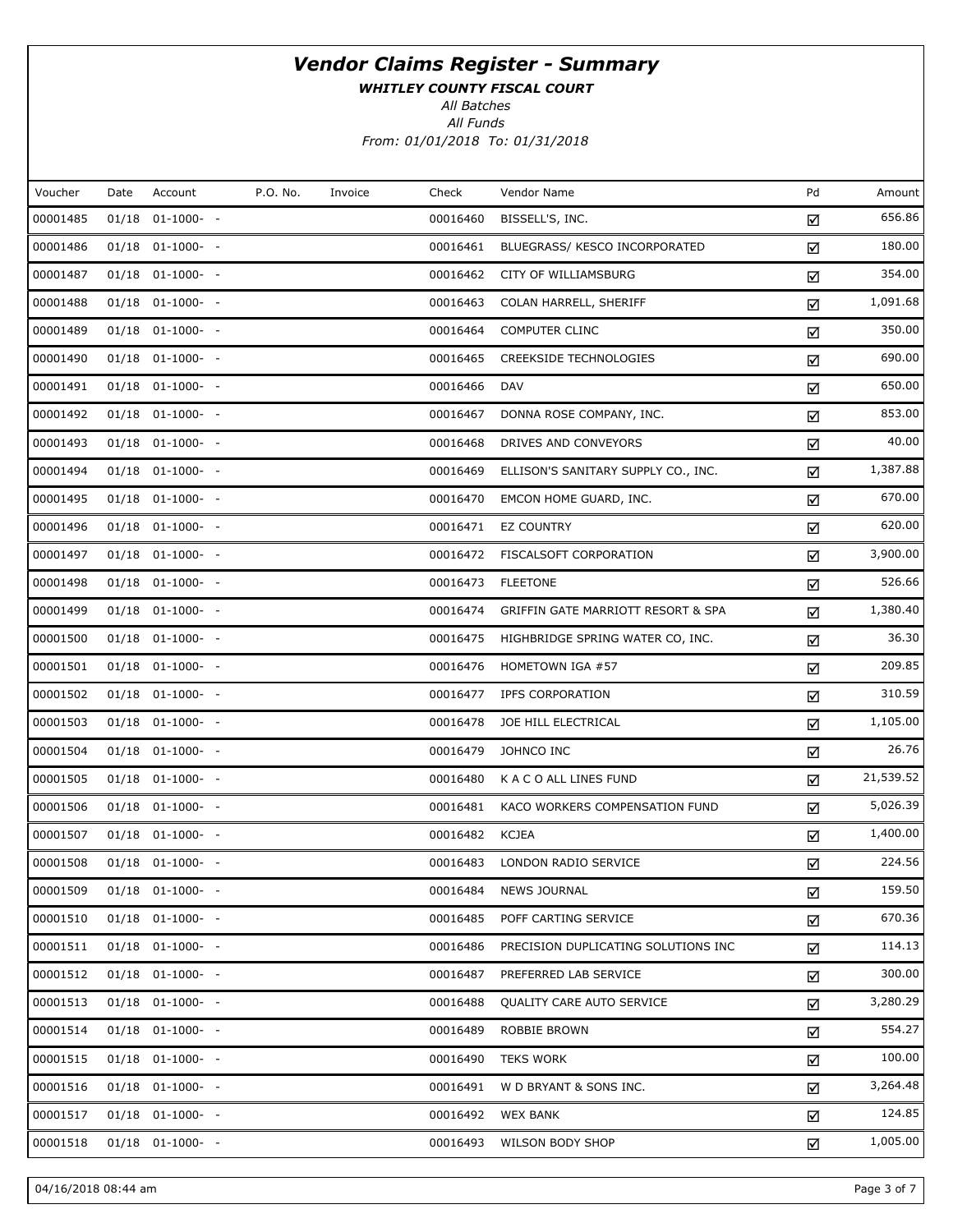WHITLEY COUNTY FISCAL COURT

All Batches

All Funds From: 01/01/2018 To: 01/31/2018

| Voucher  | Date | Account              | P.O. No. | Invoice | Check    | Vendor Name                         | Pd | Amount    |
|----------|------|----------------------|----------|---------|----------|-------------------------------------|----|-----------|
| 00001519 |      | $01/18$ $01-1000-$ - |          |         | 00016494 | <b>4EVER GRAPHICS</b>               | ☑  | 73.50     |
| 00001520 |      | $01/18$ $01-1000-$ - |          |         | 00016495 | COLAN HARRELL, SHERIFF              | ☑  | 55,750.00 |
| 00001521 |      | $01/18$ 02-1000- -   |          |         | 00008885 | ARAMARK UNIFROM SERVICES            | ☑  | 1,046.56  |
| 00001522 |      | $01/18$ 02-1000- -   |          |         | 00008886 | BAPTIST HEALTH MEDICAL GROUP        | ☑  | 50.00     |
| 00001523 |      | $01/18$ 02-1000- -   |          |         | 00008887 | CANADA AUTO PARTS                   | ☑  | 1,416.08  |
| 00001524 |      | $01/18$ 02-1000- -   |          |         | 00008888 | <b>FLEETONE</b>                     | ☑  | 653.26    |
| 00001525 |      | $01/18$ 02-1000- -   |          |         | 00008889 | HIGHBRIDGE SPRING WATER CO, INC.    | ☑  | 20.50     |
| 00001526 |      | $01/18$ 02-1000- -   |          |         | 00008890 | HINKLE CONTRACTING COMPANY LLC      | ☑  | 11,199.35 |
| 00001527 |      | $01/18$ 02-1000- -   |          |         | 00008891 | <b>HOLSTON GASES</b>                | ☑  | 175.00    |
| 00001528 |      | $01/18$ 02-1000- -   |          |         | 00008892 | HOMETOWN IGA #57                    | ☑  | 24.63     |
| 00001529 |      | $01/18$ 02-1000- -   |          |         | 00008893 | JAMES JONES EXCAVATING              | ☑  | 2,670.36  |
| 00001531 |      | $01/18$ 02-1000- -   |          |         | 00008895 | K A C O ALL LINES FUND              | ☑  | 4,147.15  |
| 00001532 |      | $01/18$ 02-1000- -   |          |         | 00008896 | KACO WORKERS COMPENSATION FUND      | ☑  | 6,168.68  |
| 00001533 |      | $01/18$ 02-1000- -   |          |         | 00008897 | LYKINS OIL COMPANY                  | ☑  | 3,989.78  |
| 00001534 |      | $01/18$ 02-1000- -   |          |         | 00008898 | <b>OWENS AUTO PARTS</b>             | ☑  | 184.17    |
| 00001535 |      | $01/18$ 02-1000- -   |          |         | 00008899 | PREFERRED LAB SERVICE               | ☑  | 300.00    |
| 00001536 |      | $01/18$ 02-1000- -   |          |         | 00008900 | PREWITT FARM SUPPLY                 | ☑  | 22.00     |
| 00001537 |      | $01/18$ 02-1000- -   |          |         | 00008901 | PYLES CONCRETE                      | ☑  | 765.00    |
| 00001538 |      | $01/18$ 02-1000- -   |          |         | 00008902 | QUALITY CARE AUTO SERVICE           | ☑  | 996.00    |
| 00001539 |      | $01/18$ 02-1000- -   |          |         | 00008903 | ROBBIE BROWN                        | ☑  | 172.77    |
| 00001540 |      | $01/18$ 02-1000- -   |          |         | 00008904 | W D BRYANT & SONS INC.              | ☑  | 14,424.52 |
| 00001541 |      | $01/22$ 09-1000- -   |          |         | 00007583 | 911 BILLING SERVICE                 | ☑  | 13,646.83 |
| 00001542 |      | $01/22$ 09-1000- -   |          |         | 00007584 | ALBERT JACKSON                      | ☑  | 100.00    |
| 00001543 |      | $01/22$ 09-1000- -   |          |         | 00007585 | BISSELL'S, INC.                     | ☑  | 34.40     |
| 00001544 |      | $01/22$ 09-1000- -   |          |         | 00007586 | <b>BOLTON'S TOWING &amp; REPAIR</b> | ☑  | 233.00    |
| 00001545 |      | $01/22$ 09-1000- -   |          |         | 00007587 | BOUND TREE MEDICAL, LLC             | ☑  | 2,812.15  |
| 00001546 |      | $01/22$ 09-1000- -   |          |         | 00007588 | CANADA AUTO PARTS                   | ☑  | 152.63    |
| 00001547 |      | $01/22$ 09-1000- -   |          |         | 00007589 | EMERGENCY MEDICAL PRODUCTS, INC.    | ☑  | 87.84     |
| 00001548 |      | $01/22$ 09-1000- -   |          |         | 00007590 | <b>EMSAR CENTRAL</b>                | ☑  | 919.38    |
| 00001549 |      | $01/22$ 09-1000- -   |          |         | 00007591 | ENVIRONMENTAL WASTE SYSTEMS, LLC    | ☑  | 280.00    |
| 00001550 |      | $01/22$ 09-1000- -   |          |         | 00007592 | FLEETMATICS USA, LLC                | ☑  | 300.00    |
| 00001551 |      | $01/22$ 09-1000- -   |          |         | 00007593 | <b>FLEETONE</b>                     | ☑  | 2,708.67  |
| 00001552 |      | $01/22$ 09-1000- -   |          |         | 00007594 | HIGHBRIDGE SPRING WATER CO, INC.    | ☑  | 23.40     |
| 00001553 |      | $01/22$ 09-1000- -   |          |         | 00007595 | <b>HOLSTON GASES</b>                | ☑  | 2,891.79  |

04/16/2018 08:44 am Page 4 of 7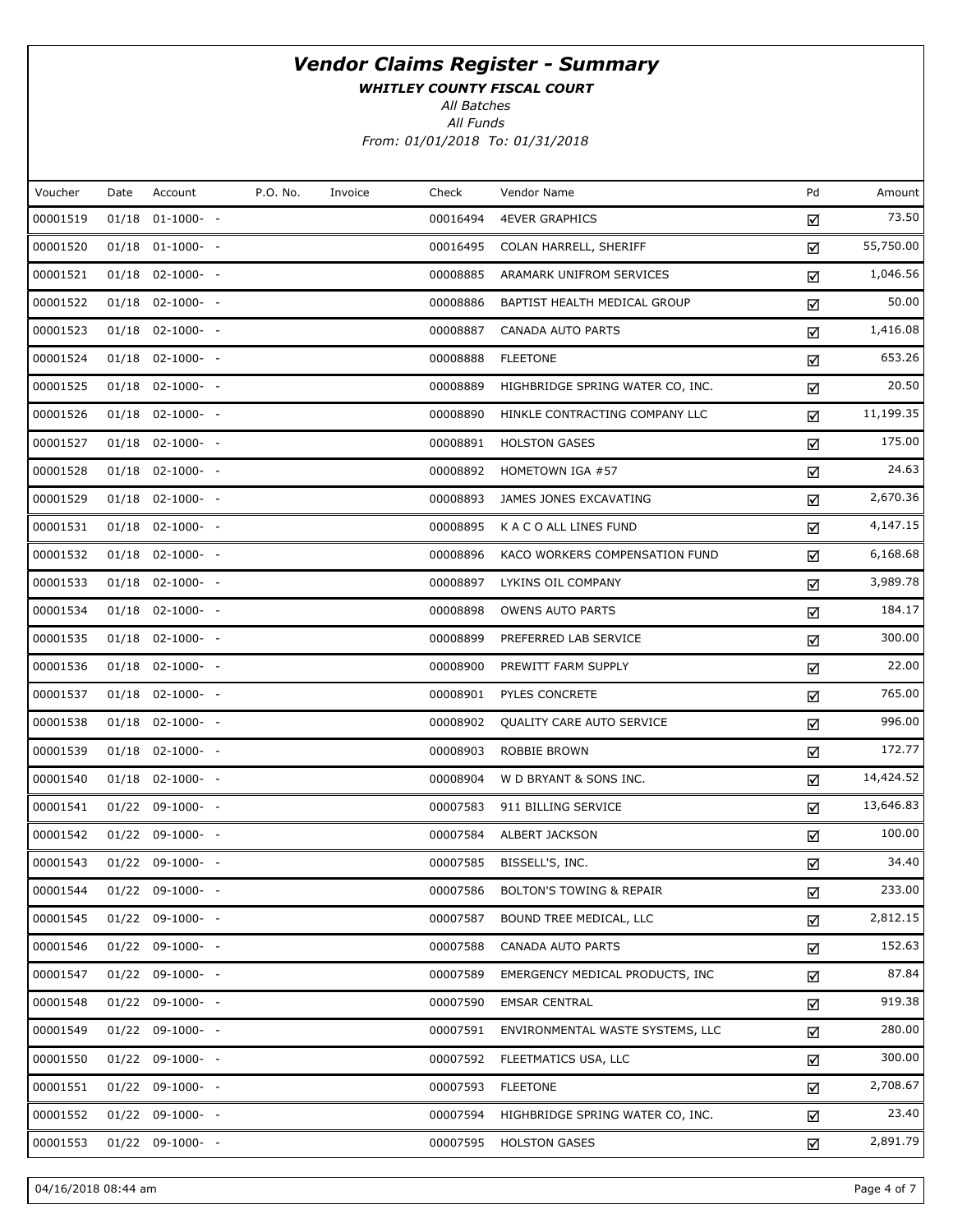WHITLEY COUNTY FISCAL COURT

All Batches

All Funds From: 01/01/2018 To: 01/31/2018

| Voucher  | Date | Account            | P.O. No. | Invoice | Check    | Vendor Name                          | Pd | Amount    |
|----------|------|--------------------|----------|---------|----------|--------------------------------------|----|-----------|
| 00001554 |      | $01/22$ 09-1000- - |          |         | 00007596 | JACK ROADEN PLUMBING                 | ☑  | 220.00    |
| 00001555 |      | $01/22$ 09-1000- - |          |         | 00007597 | JOHNNY WHEELS OF WILLIAMSBURG, INC   | ☑  | 331.73    |
| 00001556 |      | $01/22$ 09-1000- - |          |         | 00007598 | K A C O ALL LINES FUND               | ☑  | 4,458.66  |
| 00001557 |      | $01/22$ 09-1000- - |          |         | 00007599 | KACO WORKERS COMPENSATION FUND       | ☑  | 15,143.04 |
| 00001558 |      | $01/22$ 09-1000- - |          |         | 00007600 | <b>KELLY HARRISON</b>                | ☑  | 75.00     |
| 00001559 |      | $01/22$ 09-1000- - |          |         | 00007601 | LYKINS OIL COMPANY                   | ☑  | 4,028.12  |
| 00001560 |      | $01/22$ 09-1000- - |          |         | 00007602 | PRECISION DUPLICATING SOLUTIONS INC  | ☑  | 42.48     |
| 00001561 |      | $01/22$ 09-1000- - |          |         | 00007603 | PREFERRED LAB SERVICE                | ☑  | 150.00    |
| 00001562 |      | $01/22$ 09-1000- - |          |         | 00007604 | SELECT TECH, INC                     | ☑  | 2,187.00  |
| 00001563 |      | $01/22$ 09-1000- - |          |         | 00007605 | SOUTH KY TRUCK SERVICE, LLC          | ☑  | 7,587.90  |
| 00001564 |      | $01/22$ 09-1000- - |          |         | 00007606 | W D BRYANT & SONS INC.               | ☑  | 15.33     |
| 00001565 |      | $01/22$ 09-1000- - |          |         | 00007607 | <b>WEX BANK</b>                      | ☑  | 81.79     |
| 00001566 |      | $01/22$ 09-1000- - |          |         | 00007608 | WILLIAMSBURG FURNITURE CO.           | ☑  | 399.95    |
| 00001567 |      | $01/22$ 09-1000- - |          |         | 00007609 | WILLIAMSBURG-WHITLEY CO. AIRPORT BD. | ☑  | 800.00    |
| 00001568 |      | $01/22$ 23-1000- - |          |         | 00002535 | CENTRAL BUSINESS SYSTEMS INC         | ☑  | 577.00    |
| 00001569 |      | $01/22$ 23-1000- - |          |         | 00002536 | HIGHBRIDGE SPRING WATER CO, INC.     | ☑  | 10.50     |
| 00001570 |      | $01/22$ 75-1000- - |          |         | 00000365 | WHITLEY COUNTY TOURISM BOARD         | ☑  | 3,769.07  |
| 00001571 |      | $01/22$ 87-1000- - |          |         | 00004905 | <b>COMPUTER CLINC</b>                | ☑  | 75.00     |
| 00001572 |      | $01/22$ 87-1000- - |          |         | 00004906 | <b>FLEETONE</b>                      | ☑  | 121.00    |
| 00001573 |      | $01/22$ 87-1000- - |          |         | 00004907 | HIGHBRIDGE SPRING WATER CO, INC.     | ☑  | 36.30     |
| 00001574 |      | $01/22$ 87-1000- - |          |         | 00004908 | K A C O ALL LINES FUND               | ☑  | 797.20    |
| 00001575 |      | $01/22$ 87-1000- - |          |         | 00004909 | KACO WORKERS COMPENSATION FUND       | ☑  | 196.63    |
| 00001576 |      | $01/22$ 87-1000- - |          |         | 00004910 | LIDA J. POWERS                       | ☑  | 681.68    |
| 00001577 |      | $01/22$ 87-1000- - |          |         | 00004911 | PRECISION DUPLICATING SOLUTIONS INC  | ☑  | 50.80     |
| 00001578 |      | $01/22$ 87-1000- - |          |         | 00004912 | PREFERRED LAB SERVICE                | ☑  | 50.00     |
| 00001579 |      | $01/22$ 87-1000- - |          |         | 00004913 | <b>WEX BANK</b>                      | ☑  | 42.14     |
| 00001580 |      | $01/22$ 87-1000- - |          |         | 00004914 | WILLIAMSBURG-WHITLEY CO. AIRPORT BD. | ☑  | 1,000.00  |
| 00001581 |      | $01/22$ 03-1000- - |          |         | 00010182 | <b>BEST TERMITE &amp; PEST</b>       | ☑  | 120.00    |
| 00001582 |      | $01/22$ 03-1000- - |          |         | 00010183 | BISSELL'S, INC.                      | ☑  | 1,395.20  |
| 00001583 |      | $01/22$ 03-1000- - |          |         | 00010184 | CANADA AUTO PARTS                    | ☑  | 35.96     |
| 00001584 |      | $01/22$ 03-1000- - |          |         | 00010185 | <b>COLONELS MARKET</b>               | ☑  | 108.00    |
| 00001585 |      | $01/22$ 03-1000- - |          |         | 00010186 | DAIRY QUEEN GRILL & CHILL            | ☑  | 10.00     |
| 00001586 |      | $01/22$ 03-1000- - |          |         | 00010187 | DAKOTA LAY                           | ☑  | 74.12     |
| 00001587 |      | $01/22$ 03-1000- - |          |         | 00010188 | FASTENAL COMPANY                     | ☑  | 17.84     |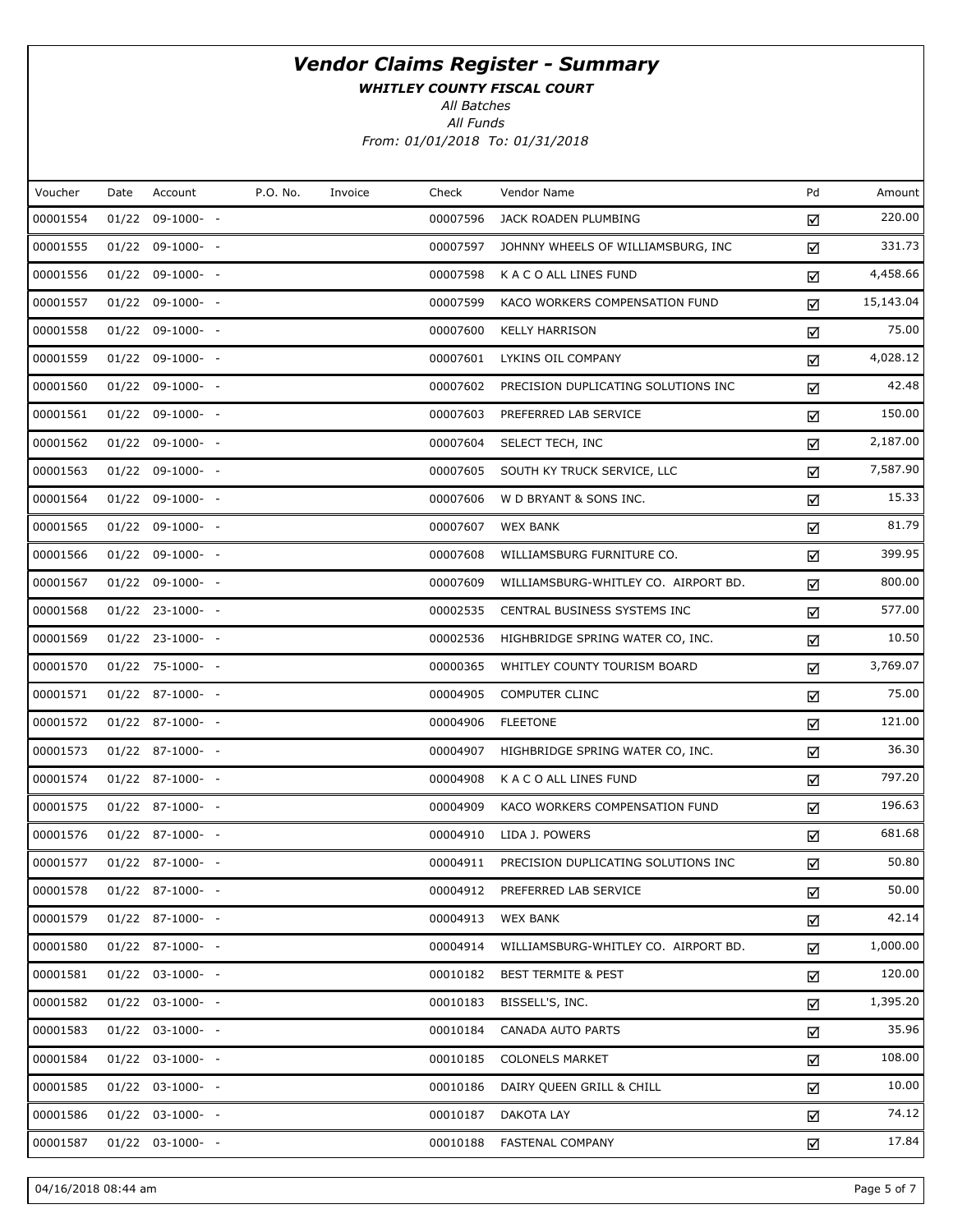WHITLEY COUNTY FISCAL COURT

All Batches

All Funds From: 01/01/2018 To: 01/31/2018

| Voucher  | Date | Account               | P.O. No. | Invoice | Check    | Vendor Name                          | Pd | Amount    |
|----------|------|-----------------------|----------|---------|----------|--------------------------------------|----|-----------|
| 00001588 |      | $01/22$ $03-1000-$ -  |          |         | 00010189 | <b>FLEETONE</b>                      | ☑  | 1,920.92  |
| 00001589 |      | $01/22$ 03-1000- -    |          |         | 00010190 | G & E DRIVE-IN                       | ☑  | 15.00     |
| 00001590 |      | $01/22$ 03-1000- -    |          |         | 00010191 | GREAT AMERICA FINANCIAL SERVICES     | ☑  | 197.97    |
| 00001591 |      | $01/22$ 03-1000- -    |          |         | 00010192 | HARDEE'S                             | ☑  | 94.94     |
| 00001592 |      | $01/22$ 03-1000- -    |          |         | 00010193 | HIGHBRIDGE SPRING WATER CO, INC.     | ☑  | 49.20     |
| 00001593 |      | $01/22$ 03-1000- -    |          |         | 00010194 | HOMETOWN IGA #57                     | ☑  | 300.72    |
| 00001594 |      | $01/22$ 03-1000- -    |          |         | 00010195 | JOHNCO INC                           | ☑  | 163.77    |
| 00001595 |      | $01/22$ 03-1000- -    |          |         | 00010196 | LAUREL COUNTY FISCAL COURT           | ☑  | 2,447.50  |
| 00001596 |      | $01/22$ 03-1000- -    |          |         | 00010197 | MARVIN HAMMONS                       | ☑  | 51.68     |
| 00001597 |      | $01/22$ 03-1000- -    |          |         | 00010198 | MATT LEACH                           | ☑  | 69.79     |
| 00001598 |      | $01/22$ 03-1000- -    |          |         | 00010199 | NORVEX SUPPLY                        | ☑  | 2,031.13  |
| 00001599 |      | $01/22$ 03-1000- -    |          |         | 00010200 | QUALITY CARE AUTO SERVICE            | ☑  | 1,030.69  |
| 00001600 |      | $01/22$ 03-1000- -    |          |         | 00010201 | REM COMPANY, INC.                    | ☑  | 365.00    |
| 00001601 |      | $01/22$ 03-1000- -    |          |         | 00010202 | SAMMY PEACE                          | ☑  | 26.85     |
| 00001602 |      | $01/22$ 03-1000- -    |          |         | 00010203 | SOUTHEAST APPARATUS, LLC             | ☑  | 208.40    |
| 00001603 |      | $01/22$ 03-1000- -    |          |         | 00010204 | THERMAL EQUIPMENT SERVICE CO.        | ☑  | 3,344.84  |
| 00001604 |      | $01/22$ 03-1000- -    |          |         | 00010205 | TIME KEEPING SYSTEMS                 | ☑  | 295.00    |
| 00001605 |      | $01/22$ 03-1000- -    |          |         | 00010206 | <b>TIMOTHY CHAPPELL</b>              | ☑  | 63.06     |
| 00001606 |      | $01/22$ 03-1000- -    |          |         | 00010207 | TRAVIS INMAN                         | ☑  | 87.69     |
| 00001607 |      | $01/22$ 03-1000- -    |          |         | 00010208 | W D BRYANT & SONS INC.               | ☑  | 75.22     |
| 00001608 |      | $01/22$ 03-1000- -    |          |         | 00010209 | WENDY'S OF BOWLING GREEN, INC.       | ☑  | 169.82    |
| 00001609 |      | $01/22$ 03-1000- -    |          |         | 00010210 | <b>WEX BANK</b>                      | ☑  | 332.18    |
| 00001610 |      | $01/23$ $01-1000-$ -  |          |         | 00016498 | WHITLEY COUNTY FISCAL COURT PR       | ☑  | 20,301.60 |
| 00001611 |      | $01/23$ $01-1000-$ -  |          |         | 00016499 | WHITLEY COUNTY FISCAL COURT PR       | ☑  | 25,207.90 |
| 00001612 |      | $01/23$ 02-1000- -    |          |         | 00008905 | WHITLEY COUNTY FISCAL COURT PR       | ☑  | 29,581.59 |
| 00001613 |      | $01/23$ 03-1000- -    |          |         | 00010211 | WHITLEY COUNTY FISCAL COURT PR       | ☑  | 46,595.76 |
| 00001614 |      | $01/23$ 09-1000- -    |          |         | 00007610 | WHITLEY COUNTY FISCAL COURT PR       | ☑  | 41,089.11 |
| 00001615 |      | $01/23$ 23-1000- -    |          |         | 00002537 | WHITLEY COUNTY FISCAL COURT PR       | ☑  | 3,319.06  |
| 00001616 |      | $01/23$ 87-1000- -    |          |         | 00004915 | WHITLEY COUNTY FISCAL COURT PR       | ☑  | 12,557.69 |
| 00001617 |      | $01/23$ $01-1000$ - - |          |         | 00016500 | AT&T                                 | ☑  | 464.86    |
| 00001618 |      | $01/23$ $01-1000-$ -  |          |         | 00016501 | TIME WARNER CABLE                    | ☑  | 249.99    |
| 00001619 |      | $01/23$ $01-1000$ - - |          |         | 00016502 | AT & T ONENET SERVICE                | ☑  | 190.38    |
| 00001620 |      | $01/23$ 09-1000- -    |          |         | 00007611 | DELTA NATURAL GAS CO., INC.          | ☑  | 417.12    |
| 00001621 |      | $01/23$ 87-1000- -    |          |         | 00004916 | WILLIAMSBURG-WHITLEY CO. AIRPORT BD. | ☑  | 473.42    |